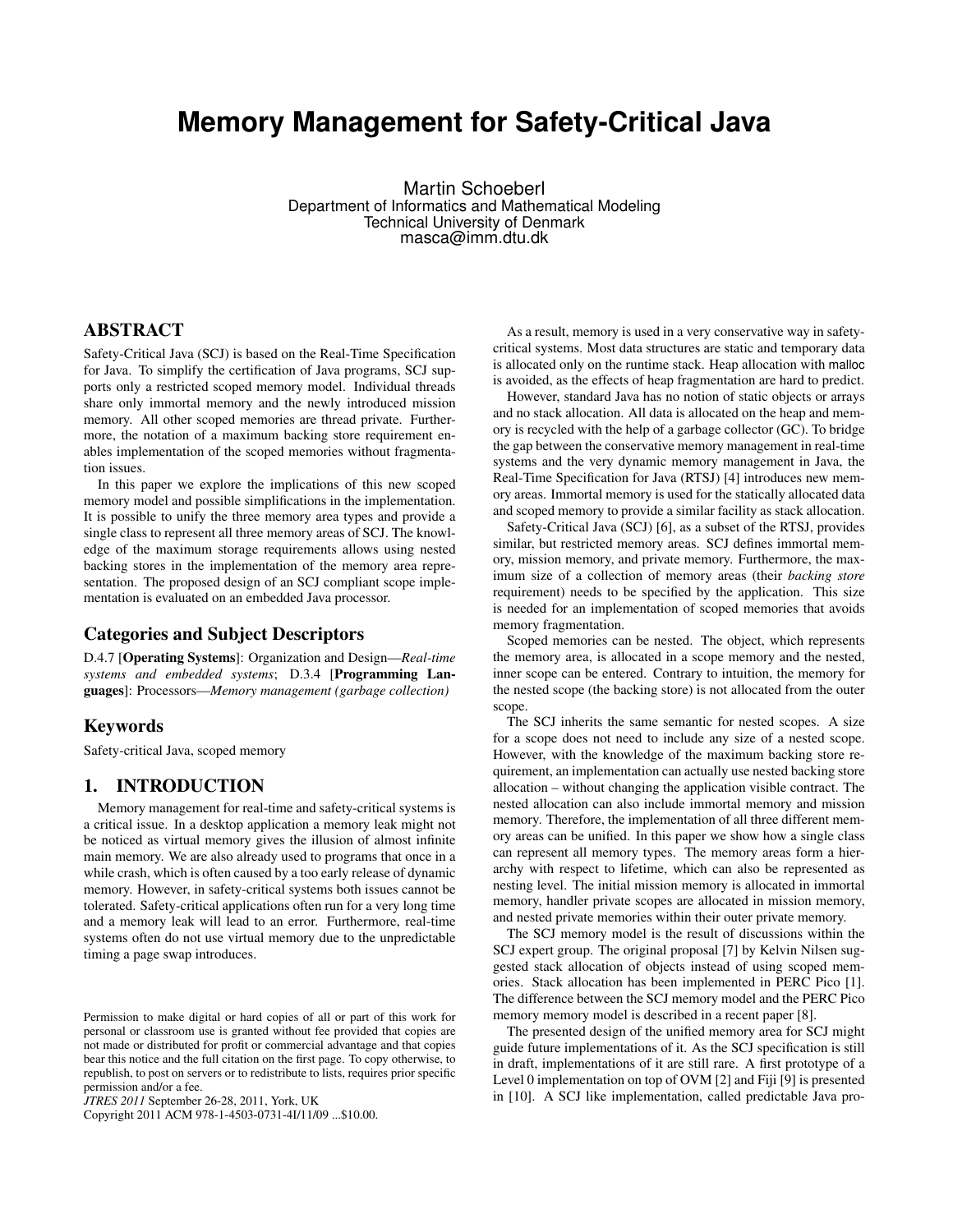file [\[3\]](#page-6-8), implements a different class hierarchy where RTSJ classes extend SCJ classes. In the mean time, the predictable Java project adapts to the SCJ defined class hierarchy. The upcoming version of PERC Pico [\[1\]](#page-6-3) will be SCJ compliant. PERC Pico will use the C execution stack for the backing store of scoped memories.<sup>[1](#page-1-0)</sup>

# 2. SAFETY-CRITICAL JAVA

The SCJ specification [\[6\]](#page-6-1) is developed within the Java community process (JCP) under specification request number JSR 302. The SCJ specification is a subset of the RTSJ [\[4\]](#page-6-0). To cover different criticality levels, SCJ defines three different levels: Level 0 is a single-threaded cyclic executive, Level 1 a single mission with a preemptive scheduler, and Level 2 allows nested missions and usage of an adapted version of RTSJ's NoHeapRealtimeThread. To enforce that all tasks are either periodic or event triggered, the tasks are named handlers in SCJ.

With respect to memory areas, all three levels support immortal memory, mission memory, and thread private scopes. The only difference is that the backing store for private memories for all handlers in Level 0 can be reused.

# 2.1 Missions and Scheduling

SCJ defines the concept of a mission. A mission consists of a set of handlers (schedulable objects) and a mission memory.<sup>[2](#page-1-1)</sup> The number of handlers is fixed. Handlers are either periodic or event triggered. The event can be triggered from the application or from an interrupt handler.

The mission memory can be used for data shared between tasks. A mission has three phases: initialization, execution, and cleanup. The mission memory is created by the SCJ implementation before executing the initialization phase. Within the initialization phase all shared data is allocated in mission memory and the handlers are created and registered. On the transition to the execution phase all handlers are *started*. During the execution phase no new handlers can be registered or started. In the execution phase temporary objects are allocated in handler private memory. Allocation in mission memory is not prohibited, but strongly discouraged. After the cleanup phase, the mission memory is cleared and a new mission can be started.

A SCJ application does not contain a main() method. Instead, it is represented by a class that extends Mission and implements the Safelet interface. How this *main* class is specified as the SCJ application is vendor specific. Figure [1](#page-2-0) shows a minimal SCJ, Level 1 application – an SCJ *Hello World*. We can see that an application needs to define the maximum memory consumption of mission memory, immortal memory, and the maximum memory for all private memories a handler may use. This is the key element to avoid fragmentation and also to allow the nested implementation of memory areas, as described in this paper.

#### 2.2 Memory Model

SCJ defines three memory areas: immortal memory, mission memory, and anonymous private scope memories. Immortal memory is like in the RTSJ for objects that live for the whole application, which might consist of several missions. Mission memory represents a scoped memory that exists for the lifetime of a mission and is the main memory for data exchange between handlers. Each handler has an initial private scope, which is entered on release by the infrastructure and cleaned up at the end of the release. The handler can enter nested private scopes. The private scopes are anonymous,

as the application code has no access to a ScopedMemory object that *might* represent this private memory.

In contrast to the RTSJ, SCJ does not require a garbage collected heap. As there is no GC, the *original* heap of a JVM might just be considered as being the immortal memory; or immortal memory plus space for the scopes' backing stores.

The SCJ specification restricts the usage of scoped memory and defines the maximum size of backing store for each thread (handler). Therefore, management of the backing store can be implemented without memory fragmentation.

# 3. SCOPED MEMORY

The Java language and especially the library and coding style rely heavily on creation of temporary objects. In standard Java the GC is responsible to collect unused objects to free memory. Although real-time GC development advances, real-time programmers are still skeptic on relying on a GC. Therefore, the RTSJ introduced scoped memory for temporary allocated objects. Scoped memory is similar to stack allocation in C, except that it can be shared between threads.<sup>[3](#page-1-2)</sup>

# 3.1 RTSJ

The RTSJ introduces, additionally to the Java heap, two memory areas: immortal memory and scoped memory. The intention of scoped memory is to allow memory management of dynamically allocated objects without a GC. A thread enters a scoped memory, creates temporary objects, and on exit of the scoped memory the storage of the temporary objects is reclaimed. With RTSJ several threads are allowed to enter a scoped memory concurrently. Only when the last thread exits the scoped memory, the storage is reclaimed. Scopes can also be nested and strict assignment rules have to be checked at runtime to avoid pointers from longer-lived objects to shorter-lived objects.

Scopes are represented by objects of class ScopedMemory. The memory that is used for the objects allocated in the scope is called *backing store*. The notion of the backing store is a little bit vague. Here is the description from RTSJ 1.0.2:

When a ScopedMemory area is instantiated, the object itself is allocated from the current memory allocation context, but the memory space that object represents (it's [sic] backing store) is allocated from memory that is not otherwise directly visible to Java code; e.g., it might be allocated with the C malloc function. This backing store behaves effectively as if it were allocated when the associated scoped memory object is constructed and freed at that scoped memory object's finalization.

Intuitively one would assume that a nested scope will reserve its backing store from the outer scope and a scope would need to be sized for all allocated objects plus its inner scope memory requirement. However, this intuition is wrong. Backing stores for different scopes, independent of wether they are nested or not, are not related at all. This fact can be derived from "might be allocated with the C malloc function". This definition of the allocation and freeing of backing store easily leads to fragmentation of the memory from where backing stores are allocated.

Furthermore, the backing store is only freed when the scoped memory object is released. The memory cannot be reused by other

<span id="page-1-0"></span><sup>1</sup>Private communication with Kelvin Nilsen.

<span id="page-1-1"></span><sup>&</sup>lt;sup>2</sup>SCJ Level 2 also allows managed threads.

<span id="page-1-2"></span> $3$ In principle data on a C stack can also be shared between threads. However, this is considered bad programming style, whilst the RTSJ encourages scope sharing.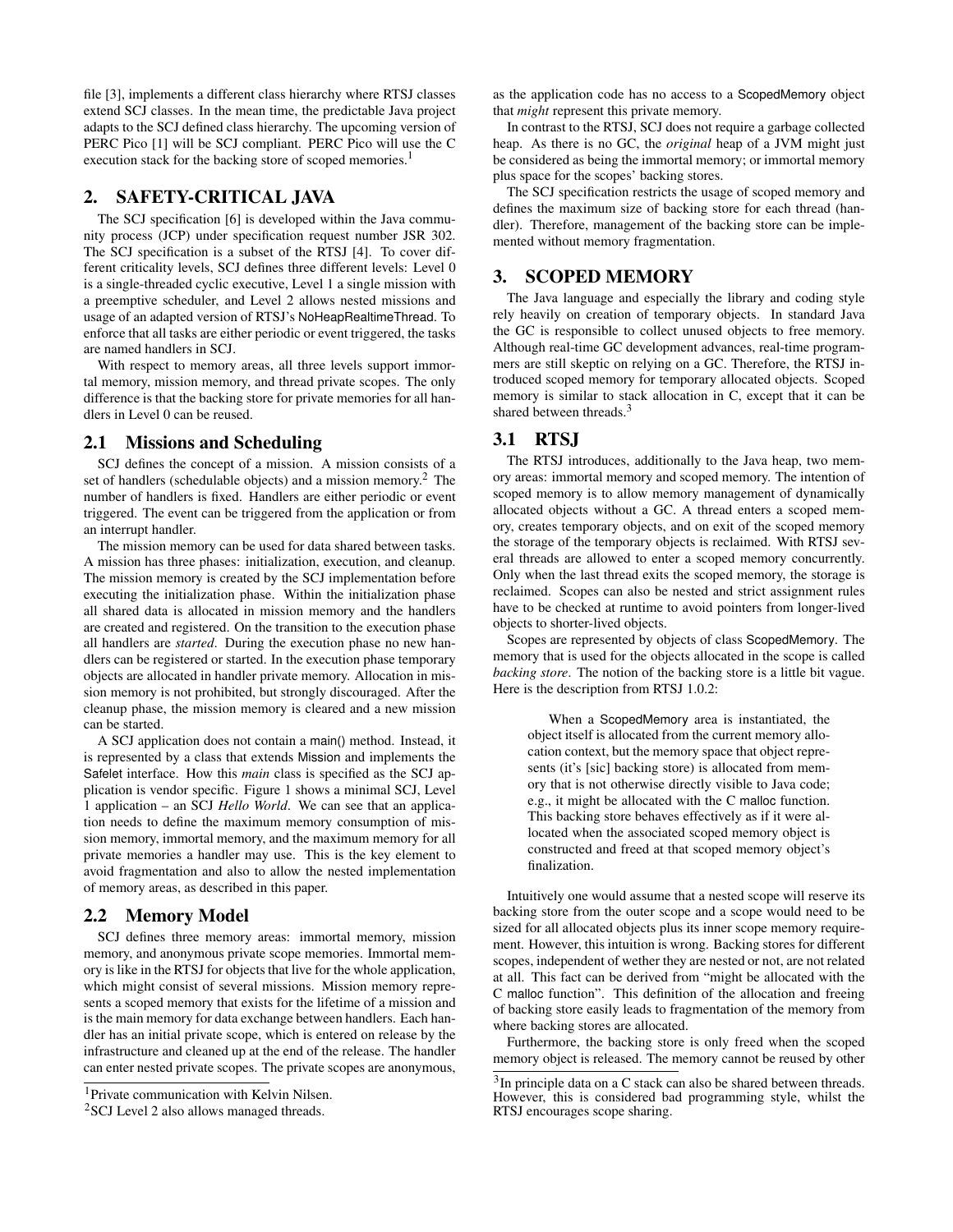public class HelloSCJ extends Mission implements Safelet {

```
static SimplePrintStream out;
// Mission methods
@Override
protected void initialize () {
        OutputStream os = null;
        try {
               os = Connector.openOutputStream("console:");
       } catch (IOException e) {
               throw new Error("No console available");
        }
       out = new SimplePrintStream(os);
        PeriodicEventHandler peh = new PeriodicEventHandler(
                       new PriorityParameters(11),
                       new PeriodicParameters(new RelativeTime(0, 0), new RelativeTime(1000, 0)),
                       new StorageParameters(10000, 1000, 1000)) {
                int cnt;
                public void handleAsyncEvent() {
                       out. println ("Ping'' + \text{cnt});
                       ++cnt:
               }
        };
       peh.register ();
}
@Override
public long missionMemorySize() { return 1000; }
// Safelet methods
@Override
public MissionSequencer getSequencer() {
        // we assume that this method is invoked only once
        StorageParameters sp = new StorageParameters(20000, 0, 0);
        return new LinearMissionSequencer(new PriorityParameters(13), sp, this);
}
@Override
public long immortalMemorySize() { return 100; }
```
#### <span id="page-2-0"></span>Figure 1: A safety-critical Java Hello World application

scopes, even when it is known that two scopes, allocated at the same scope levels, are never entered together.

# 3.2 SCJ

}

SCJ bases its memory classes on the RTSJ memory classes as they are defined by the upcoming version 1.1 of the RTSJ. In the following we show the public visible memory classes and methods from the packages javax.realtime and javax.safetycritical. Package private methods and methods available in a standard RTSJ implementation, but forbidden in SCJ, are omitted from the description.

#### *3.2.1 javax.realtime*

The interface AllocationContext defines the contract for all memory areas. Compared to the RTSJ, the enter() method is not available, as SCJ applications shall not explicitly enter a memory area.

public interface AllocationContext {

```
public void executeInArea(Runnable logic);
public long memoryConsumed();
public long memoryRemaining();
public Object newArray(Class type, int number)
       throws IllegalArgumentException;
public Object newInstance(Class type)
       throws ExceptionInInitializerError,
       InstantiationException , InvocationTargetException;
public long size ();
```
}

In RTSJ the interface ScopedAllocationContext defines methods to set and get a *portal*. As portals are not part of SCJ, this interface is empty.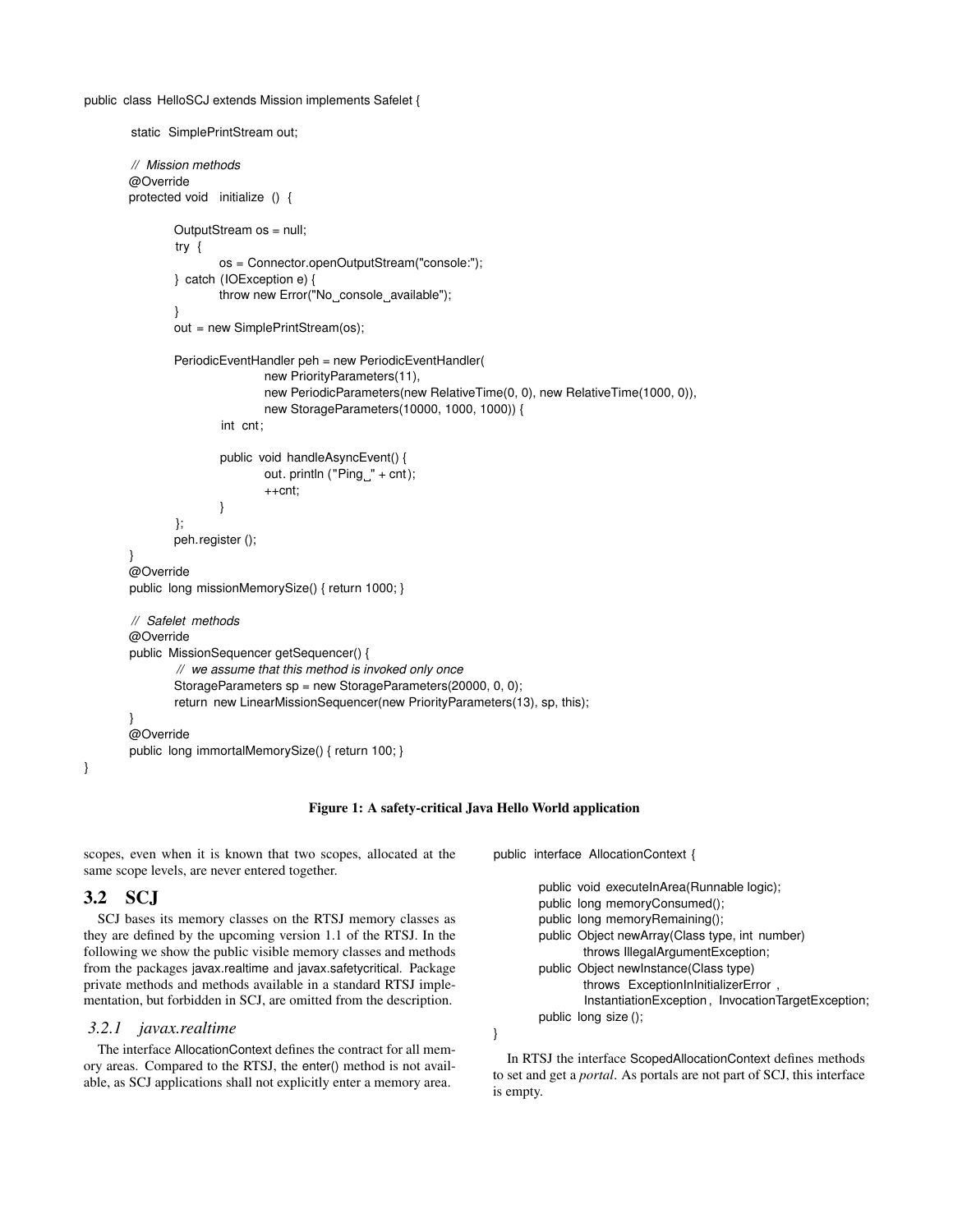```
public interface ScopedAllocationContext
       extends AllocationContext {
```
}

}

}

The class MemoryArea is the base class of all RTSJ memory areas (including heap memory). Within SCJ, immortal, mission, and private memories are based on MemoryArea.

public abstract class MemoryArea implements AllocationContext {

```
public static MemoryArea getMemoryArea(Object object) {...}
public void executeInArea(Runnable logic)
       throws InaccessibleAreaException {...}
public Object newInstance(Class type)
       throws IllegalArgumentException, InstantiationException,
       OutOfMemoryError, InaccessibleAreaException {...}
public Object newArray(Class type, int size) {...}
public Object newArrayInArea(Object o, Class t, int size) {...}
public abstract long memoryConsumed();
public abstract long memoryRemaining();
public abstract long size ();
}
```
The class that represents immortal memory is the unchanged version of the RTSJ class ImmortalMemory. However, we assume that the method enter() shall not be part of the SCJ version of ImmortalMemory.

public final class ImmortalMemory extends MemoryArea {

```
public static ImmortalMemory instance() {...}
public void enter(Runnable logic) {...}
public long memoryConsumed() {...}
public long memoryRemaining() {...}
public long size () {...}
```
Class ScopedMemory has no public visible methods.

public abstract class ScopedMemory

extends MemoryArea implements ScopedAllocationContext { }

The LTMemory class from the RTSJ is the base class for SCJ memory areas. However, as SCJ applications shall not explicitly enter a memory area, we assume that the enter() method should not be part of the SCJ API. We are further quite skeptic that method resize() should be part of the SCJ API. An indication that this is an error is that method resize() in the super class ScopedMemory is restricted for infrastructure code.

*Note, there is a difference between the appendix of the specification [\[6\]](#page-6-1) and the memory chapter. In the memory chapter LT-Memory does not contain any public methods. At least the abstract methods from MemoryArea shall be implemented by this class.*

#### public class LTMemory extends ScopedMemory {

```
public void enter(Runnable logic) {...}
public long memoryConsumed() {...}
public long memoryRemaining() {...}
public long size () \{...\}public void resize(long size) {...}
```
# *3.2.2 javax.safetycritcal*

Class ManagedMemory is the base class for mission memory and private memory. Creation of the memory areas is performed by the SCJ implementation. A SCJ application cannot directly instantiate any scoped memory. If a handler wants to enter a nested private memory, it invokes enterPrivateMemory() and the nested scope is created by the infrastructure. This mechanism ensures that a private scope cannot be entered by more than one handler.

However, with getCurrentManagedMemory() a reference to the private memory can be obtained and shared via mission or immortal memory. Therefore, allocateInArea() has to check if the private memory belongs to the invoking thread.

*Note, the method getMaxManagedMemorySize() should probably not be part of the public API. It is in the appendix of the specification, but not explained. It is assumed that the specification of ManagedMemory will change in the future and the following class definition might already be out of date when the paper is published.*

public abstract class ManagedMemory extends LTMemory {

public static ManagedMemory getCurrentManagedMemory() {...} public static long getMaxManagedMemorySize() {...} public static void enterPrivateMemory(long sz, Runnable r) {...} public long size () {...} }

The class, which represents mission memory, has only two public methods. However, we assume that the public enter() method is an error in the specification. It should actually not be part of the SCJ API, as mission memory is entered by infrastructure code. We also do not see any good reason why this class shall support a toString() method. If both public methods are dropped, the Mission-Memory class can be dropped from the public API, similar to the PrivateMemory class.

```
class MissionMemory extends ManagedMemory {
       public final void enter(Runnable logic) {...}
        public String toString () {...}
```
}

Class PrivateMemory represents the scoped memories that are used by the handler. However, the class has no public visible methods as this class shall not be used directly by an application. In that case it might be reasonable to drop this class from the public API and just explain the concept of private memories, which is behind the method enterPrivateMemory().

public class PrivateMemory extends ManagedMemory { }

# 3.3 Discussion

Due to the inheritance of memory area classes from the RTSJ and specialization for mission and private memories in SCJ, the class hierarchy is quite large. As some features, e.g., portals and invocation of enter(), are not available within SCJ, some of the classes are basically empty.

One challenge an SCJ implementation faces is that the classes for the memory management live in different packages. Java does not have the *friend* concept of C++ for fine grain access restriction. Therefore, if a class in package javax.safetycritical needs to invoke a method from a superclass in javax.realtime this method has to be public.

As the allocation methods and executeInArea are concrete methods of MemoryArea, the *meat* of the implementation will be there. However, the enterPrivateMemory() method in ManagedMemory will need to call into MemoryArea for entering the memory area. The current approach within SCJ is that there are public methods in the RTSJ classes (e.g., enter()). These methods are marked with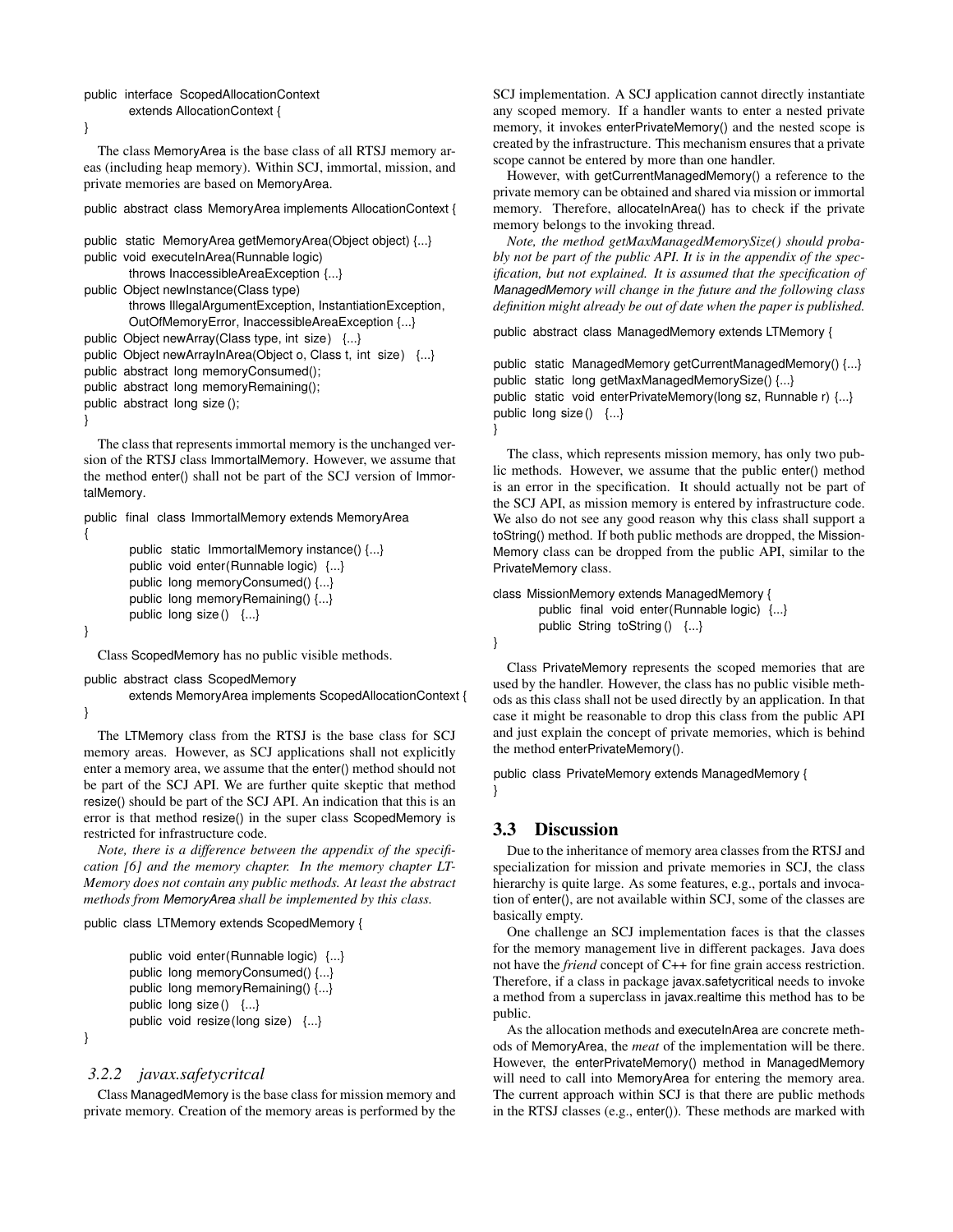

<span id="page-4-2"></span>Figure 2: Memory layout with the single Memory class for all SCJ memory types

an annotation that application code is not allowed to invoke them. A checking tool will enforce these annotation rules.

An alternative would be to define just managed memory and immortal memory classes in javax.safetycritical that do *not* inherit from the RTSJ. In that case there is no package crossing and Java's protection scheme of public and package private methods is enough. There might be the counter argument that the reference implementation (RI) of SCJ shall execute on RTSJ. However, the SCJ memory area classes can simply use the RTSJ classes in the form of composition instead of inheritance [\[5\]](#page-6-9).

With the current solution of using subsets of the RTSJ classes, the execution of the RI on a plain RTSJ JVM has following two issues: (1) the SCJ programmer does not see which classes and methods from the RTSJ are legal in an SCJ application and which not; (2) as a standard RTSJ is not SCJ aware their classes do not contain the annotations and the checker approach fails.

A clear separation of SCJ and RTSJ classes would actually simplify the implementation and the usage of the RI. A SCJ application is compiled against the javax.safetycritical classes of the RI, which enforces using only the SCJ API.[4](#page-4-0) The RI itself is compiled against the javax.realtime classes.

#### 4. MEMORY MANAGEMENT DESIGN

To allow a fragmentation free implementation of scoped memories, the maximum size of backing store requirements needs to be specified. The SCJ application has to specify the size of immortal memory, the size of the mission memory, and the size of all private memories per handler.

Furthermore, the memory areas have a unique nesting relation. Mission memory is an inner memory of immortal, and private memories are inner memories of mission memory. According to the RTSJ notion of scoped memories, the object that represents the memory area is allocated in the outer memory. However, the size, given in the constructor of a scoped memory does not include the memory requirements of the nested scopes. Therefore, the actual memory, the backing store, is not nested in RTSJ style scopes.

However, with the information of the maximum sizes of nested scopes an *implementation* of the memory area can actually use real nesting of the backing store. We use this property in a single class that can be used for all three memory types of SCJ. The class Memory is a system class and is used to implement ImmortalMemory, MissionMemory, and PrivateMemory.

Memory has two size parameters, one for the memory area it represents, and the second for the size of the nested memory areas. At JVM start the Memory object that represents immortal memory is created. At SCJ application start, when the immortal memory size is requested from the Safelet, the size parameter for the immortal memory is set and the rest of the available memory is reserved for the nested memories. In the next step, a mission memory object is created within immortal memory. This mission memory object consumes the entire remaining backing store, reserves mission memory size for itself, and the remaining storage for private memories.[5](#page-4-1)

The individual handlers have a StorageParameter in their constructors. Besides stack sizes, this parameter contains the size of the initial private memory and the maximum backing store for the nested private memories of that handler.

With this information the first private memory object can be sized with its own size and the additionally required backing store for the nested private memories. A nested private memory consumes all the backing store of the outer memory, reserves memory

<span id="page-4-0"></span><sup>4</sup>The author has seen students struggling to build test cases for SCJ with a version of the RI on top of the RTSJ. They used RTSJ features without noticing that those features are not allowed in a *real* SCJ runtime.

<span id="page-4-1"></span><sup>5</sup>The size of all memory that is available for an SCJ JVM cannot be specified within a SCJ application. A SCJ JVM executing directly on the hardware might use all available physical memory. If the JVM is a process executing on an RTOS, the maximum memory requirement may be given as a command line parameter at the JVM start.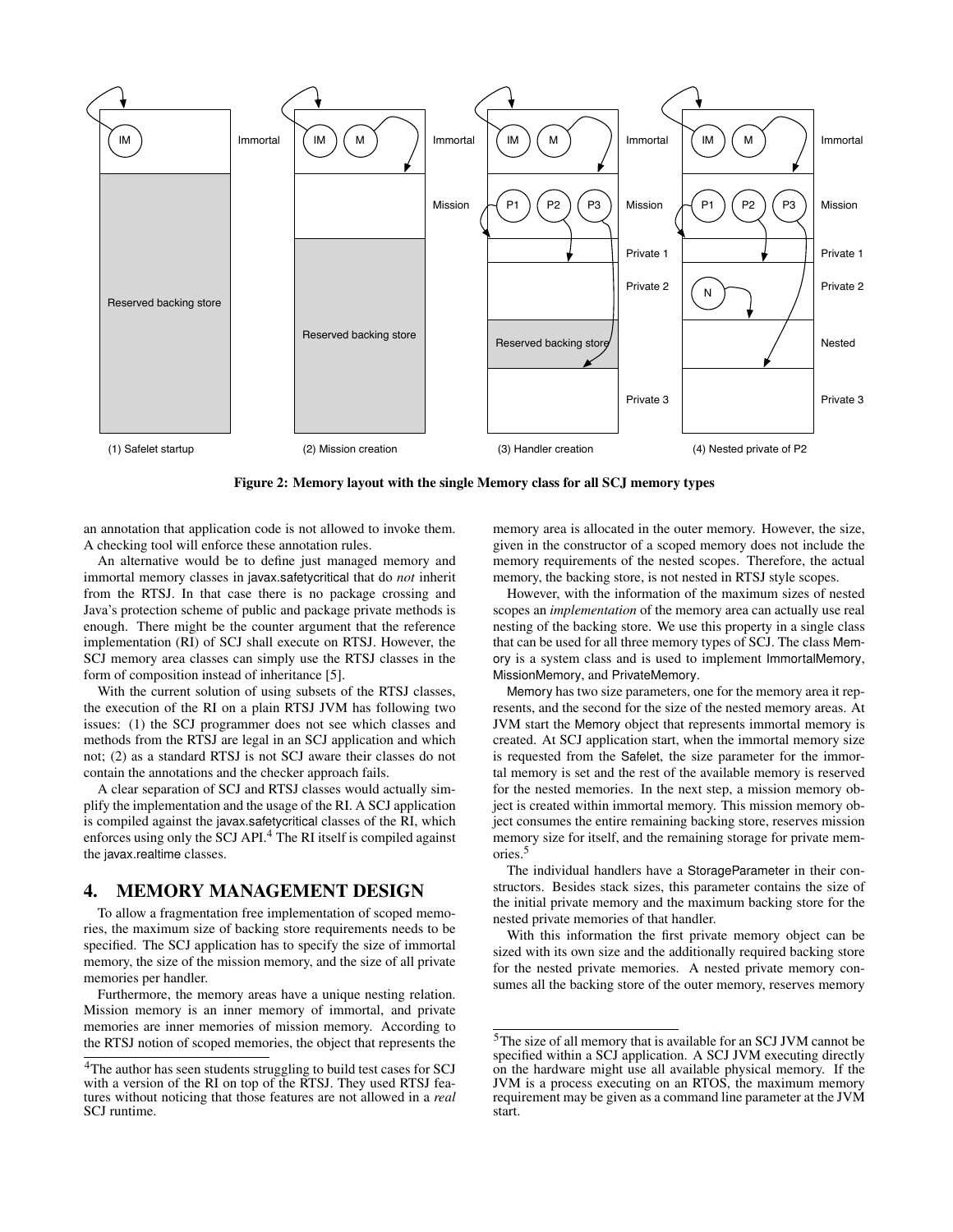for the local allocation, and provides the backing store for the further nested private memories.

Figure [2](#page-4-2) shows how the memory data structure evolves over the lifetime of an SCJ application. Boxes represent memory areas; circles represent memory area objects. IM is immortal memory, M mission memory, Px are initial private memories for handlers, and N is a nested private memory of handler 2.

The first subfigure shows the memory division at Safelet startup. The immortal memory object IM is already created at JVM startup and originally all available memory is allocated for immortal memory. At creation of the SCJ application the immortal memory is resized and the remaining memory is reserved backing store for nested memories. Subfigure (2) shows the memory layout after creation of mission memory. The mission memory object resides in immortal memory; the space for the mission memory is allocated; and all remaining memory is allocated as reserved backing store for the mission memory. At handler creation, shown in subfigure (3), the handlers memory requests are allocated from the reserved backing store of the mission memory. In this example three handlers are shown with their initial private memories P1, P2, and P3. Only handler 2 has reservation for a nested private memory, which is part of its private memory P2. In the last subfigure (4) the memory is shown during a release of handler 2. Handler 2 has entered a nested private memory. The object for this nested memory is N and the backing store is allocated from the reserved backing store of private memory P2.

#### 4.1 Implementation

We base our implementation on the Java processor JOP [\[11\]](#page-6-10). Implementing the SCJ compatible memory management is the first step towards a full SCJ implementation on JOP. As part of the JVM is implemented in Java, the low-level implementation of the memory class can also be implemented in Java. In a *normal* JVM this kind of system level code is usually programmed in C. The presented concept is independent of the implementation form of the JVM.

Figure [3](#page-5-0) shows a sketch of the Memory class. We use plain integer fields to represent memory addresses. For example, startPtr contains the address of the start of the memory area. Allocation in the memory area is just an increment of the allocation pointer allocPtr; the end of the memory for the local allocations is stored in endLocalPtr. Following this local area is the backing store for the nested memories till endBsPtr. Nested memory areas are allocated by changing the backing store allocation pointer allocBsPtr.

Each memory area has a nesting level: starting with 0 for immortal memory, 1 for the first mission memory, and 2 and higher for the private memories. As only immortal memory and mission memory is shared between threads, the memory hierarchy, seen by a handler, is a single stack of memories. Therefore, pointer assignment checks can be simplified to just check the nesting level.

The first memory area that is created is the immortal memory and is special as the object that represents it is itself allocated in immortal memory. The creation of this special memory is performed as part of the JVM startup code by calling getImmortal. This singleton object is stored in the static reference immortal.

Each memory object has a reference to its parent, the outer scope. The memory object also contains a field for a nested memory area. An object for a nested private memory is allocated on the first invocation of enterPrivateMemory() from that level. To not leak memory area objects on entering nested private memories in a loop, the object for the nested memory is reused on a repeated enter. It is possible that a handler enters in one release several private memopublic class Memory {

```
/
**
Start address of memory area *
/
        int startPtr ;
         /
**
Allocation pointer
*
/
        int allocPtr ;
         /
**
End of area for local allocations *
/
        int endLocalPtr;
         /
**
Allocation pointer for the nested backing store *
/
        int allocBsPtr;
         /
**
End of backing store *
/
        int endBsPtr;
         /
**
Parent scope *
/
        Memory parent;
         /
** Nesting level
*
/
        int level ;
         /
**
          *
A reference for an inner memory that shall be reused
          *
for enterPrivateMemory.
        *
Memory inner;
           /
         /
**
          *
The singleton reference for the immortal memory.
         *
static Memory immortal;
           /
        Memory() {}
         /
**
          * Create a Scope object that represents immortal memory.
         *
static Memory getImmortal(int start, int end) {...}
           /
         /
**
          * Create a scope of the specified size and
          *
bsSize backing store.
        *
Memory(int size, int bsSize) {...}
           /
         /
**
          * Create a scope and use all available backing store.
        *
Memory(int size) {...}
           /
        void enter(Runnable logic) {...}
        void executeInArea(Runnable logic) {...}
         /
**
          * Return the memory region which we are currently in.
         *
static Memory getCurrentMemory() {...}
           /
         /
**
          *
This is SCJ style inner scopes for private memory.
          *
/
        void enterPrivateMemory(int size, Runnable logic) {...}
Figure 3: The Memory system class for the SCJ memory areas
```
ries with different sizes. Therefore, the memory object needs to be mutable to adjust it to different storage requirements.

<span id="page-5-0"></span>}